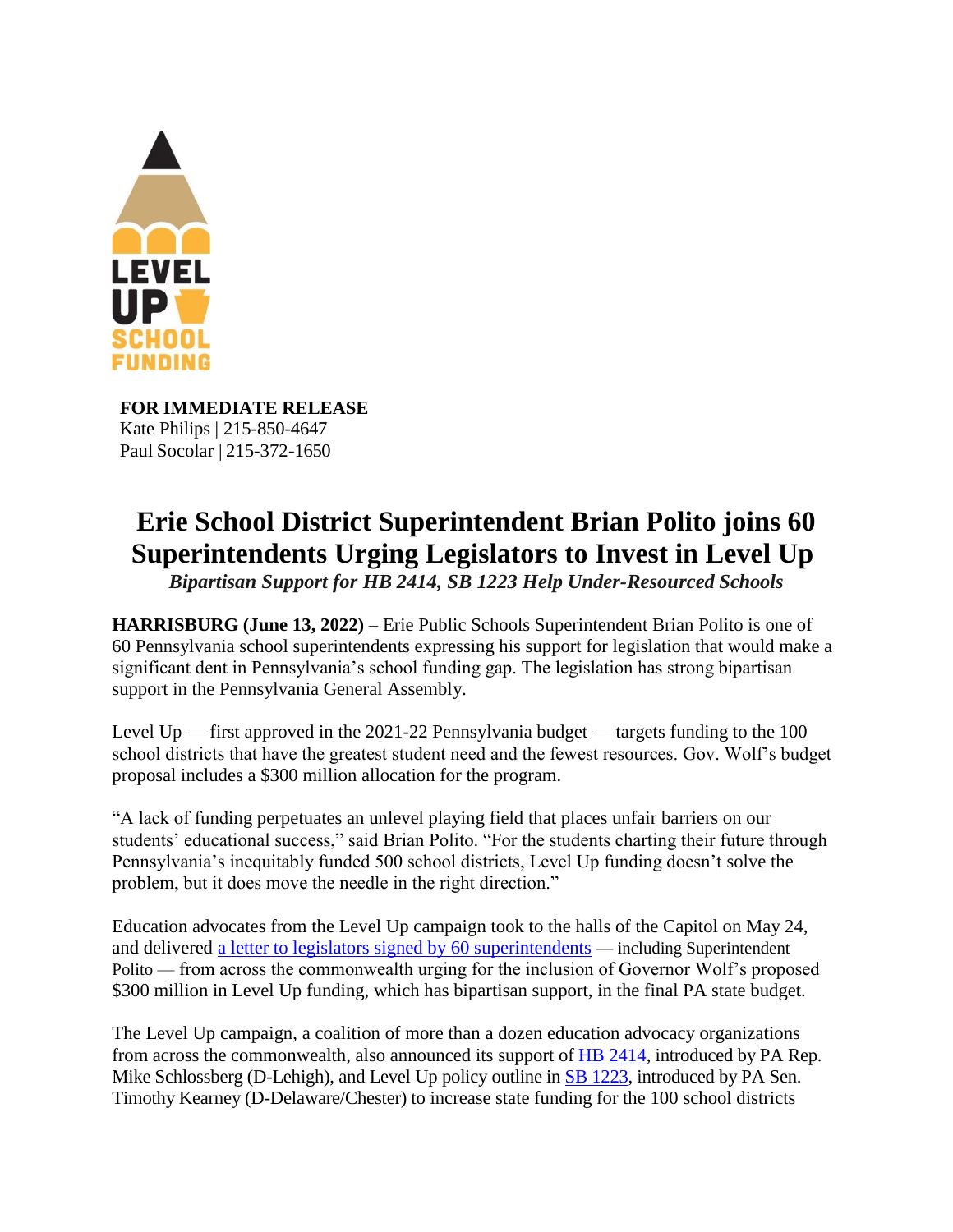furthest from adequacy in Pennsylvania. Pennsylvania ranks 45<sup>th</sup> in the nation for state share of funding for K-12 education and has some of the nation's widest gaps between wealthy and poor school districts. Last year, Rep. Schlossberg introduced Level Up legislation that was written into law last June.

"When our Pennsylvania students have a strong education, they are equipped with the tools they need to reach their full potential and become thriving, engaged citizens — a well-educated workforce benefits our overall economy and helps our state prosper," said Rep. Schlossberg. "Still, we continually fail our students and teachers by not adequately funding the poorest school districts, ultimately burdening local taxpayers and continually leaving superintendents, students, and teachers to fend for themselves.

"A serious investment is necessary to solve the school funding crisis in Pennsylvania and passing HB 2414 is a good step in the right direction."

As a result of chronic underfunding at the state level, school districts across Pennsylvania must rely on local wealth – property taxes – to fund their schools. Communities with a robust local tax base can raise sufficient funding to meet students' needs, while students living in poor districts go without essential resources, despite high property tax efforts.

A recently concluded trial in Commonwealth Court challenging the constitutionality of Pennsylvania's school funding system highlighted the impact of limited state funding on students in Pennsylvania's low-wealth districts — urban, rural, and suburban. Level Up would accelerate funding to the school districts that have been most impacted by decades of underfunding, and along with a proposed \$1.25 billion increase in basic education funding, it would help to fill an estimated \$4.6 billion education funding gap.

"Our most underserved students are paying the price for the large funding hole that Pennsylvania legislators continue to ignore each year," said Level Up coalition member Deborah Gordon Klehr, executive director of the Education Law Center-PA. "The historic \$300 million Level Up supplement can begin to help to address the enormous inequities between Pennsylvania's highwealth and low-wealth districts and start to chip away at the vast \$4.6 billion adequacy gap."

"Every child deserves to learn in an adequately funded public school district, but right now that's not the case," said Level Up coalition member Susan Spicka, executive director of Education Voters. "The Level Up initiative delivers much needed funding to our 100 most underfunded school districts — urban, rural, and suburban — an urgent down payment toward adequacy and equity."

Thousands of Pennsylvania students attend schools that lack the resources needed to ensure that they can succeed. The wealthiest school districts spend, on average, \$4,800 more per student than the poorest, and that gap has grown steadily wider.

The Level Up coalition's goal is to shrink the large gap between the resources schools have and what they need. The growing disparity among Pennsylvania's wealthy and poor districts creates enormous inequity, leaving an entire generation of children in poor districts ill-prepared for the